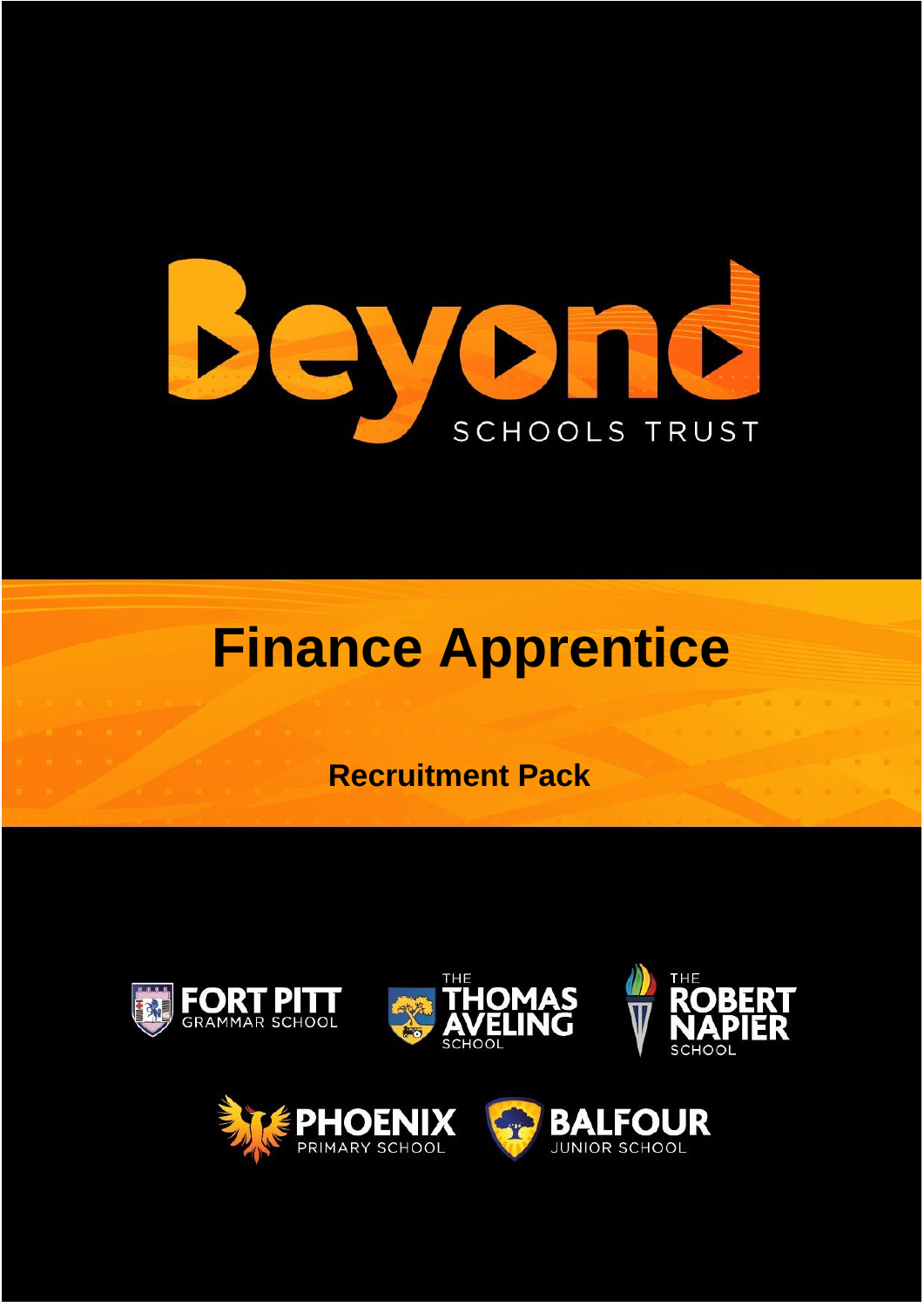#### **Content Page 2018**

# Welcome from our CEO, Andrew Minchin 3 About Beyond Schools Trust 4 Job Description for Payroll & Pensions Officer 5 and 3 and 3 and 3 and 3 and 3 and 3 and 3 and 3 and 3 and 3 and 3 and 3 and 3 and 3 and 3 and 3 and 3 and 3 and 3 and 3 and 3 and 3 and 3 and 3 and 3 and 3 and 3 and 3 and 3 Person Specification for Payroll & Pensions Officer 10 10 10 Summary of terms and conditions 11 The application process - guidance 12 Medway 13 Advert 2008 and 2008 and 2008 and 2008 and 2008 and 2008 and 2008 and 2008 and 2008 and 2008 and 2008 and 2008

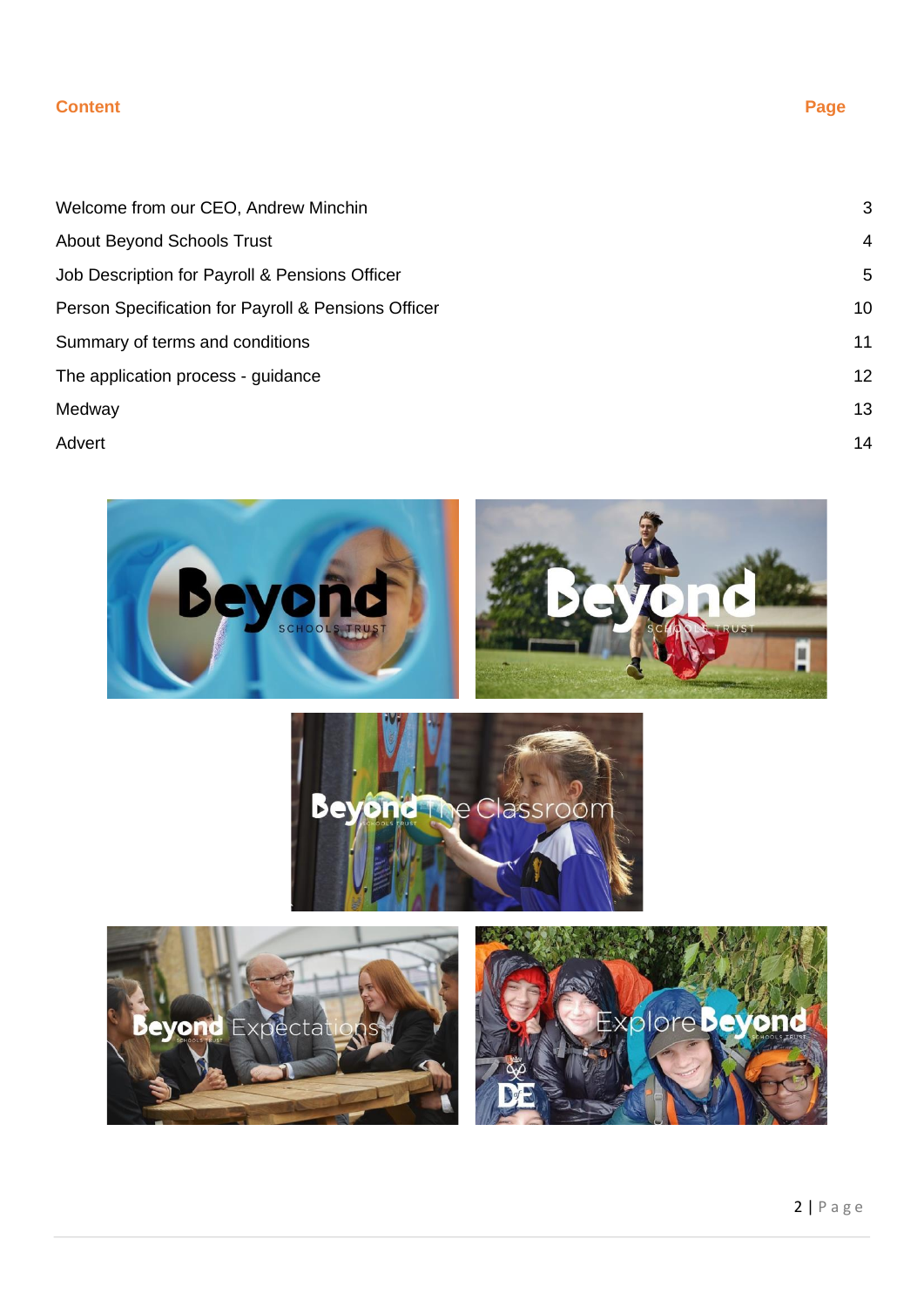### **Welcome from our Chief Executive Officer**

Welcome to Beyond Schools Trust

We are an ambitious organisation of 5 schools, serving the educational needs of nearly 4,000 children and young people aged 3 to 19.

Our academies are based in a tight geographical area drawing students and employees from Kent and Medway in the South East of England.

We employ around 600 people in a range of roles designed to support children to be successful when they leave the Trust. We also rely on the time and commitment of over 70 volunteer Trustees and Governors, who share our ambitions for our schools and our students. These are expressed in our vision, our mission, and our values.

We have a strong belief in the value of lifelong learning and in this plan, we set out to develop a Trust that fully prepares children, so they have the skills, knowledge, values, and character to be successful in the world beyond our doors. We also believe that our greatest asset, as an organization, is our people, and we are privileged to be involved with such courageous, committed and child-centred employees. Everything we do is aimed at providing our staff with the resources and leadership to achieve their best. We believe that a supported and motivated staff create the best environment and opportunities for students to achieve their full potential.



Andrew Minchin - CEO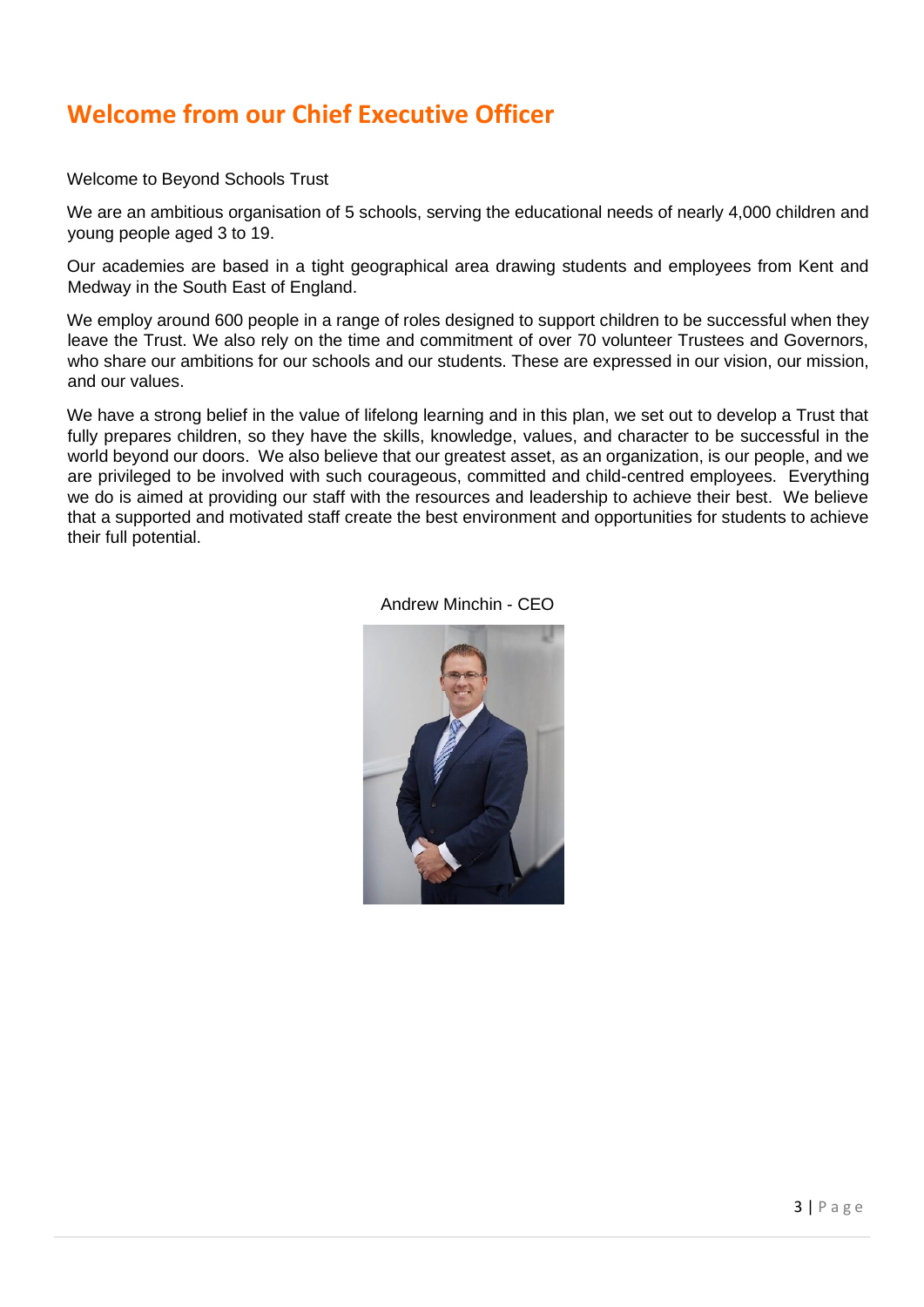### **About the Beyond Schools Trust**

#### **Our vision is simple:**

To be the most respected family of schools - trusted to provide the highest quality of educational experiences in our communities.

We believe that by working together, rather than in isolation, we can accelerate school improvement and embed our vision in our academies. In working and collaborating towards our common strategic objectives, we can create more opportunities for lifelong success for our students.

The fundamental philosophy behind the Beyond Schools Trust's vision and strategic plan is all about thinking beyond the present day; looking at what is right for our students and staff both now and in the longer term.

Put simply we strive to:

- Develop and retain the best employees that know how to provide the best educational experience
- Support, motivate and reward our employees to go above and beyond for our students
- Be responsive to our students' and employees' needs so they are prepared for a rapidly changing

#### world. **Our Values**

Everyone in our Trust has a part to play in bringing the ethos and culture of our values alive. We are committed to ensuring everyone knows why we should value each other and how we should value each other, so we can create a community where we all aspire to succeed. Our values are not the static states of play but things we are always striving to develop and uphold as part of our culture.



#### **Our Mission**

- To provide opportunities for everybody to be the best they can be.
- We want every one of our students, teachers, or Governors to be the best that they can be.
- We will work tirelessly to support them to reach their potential.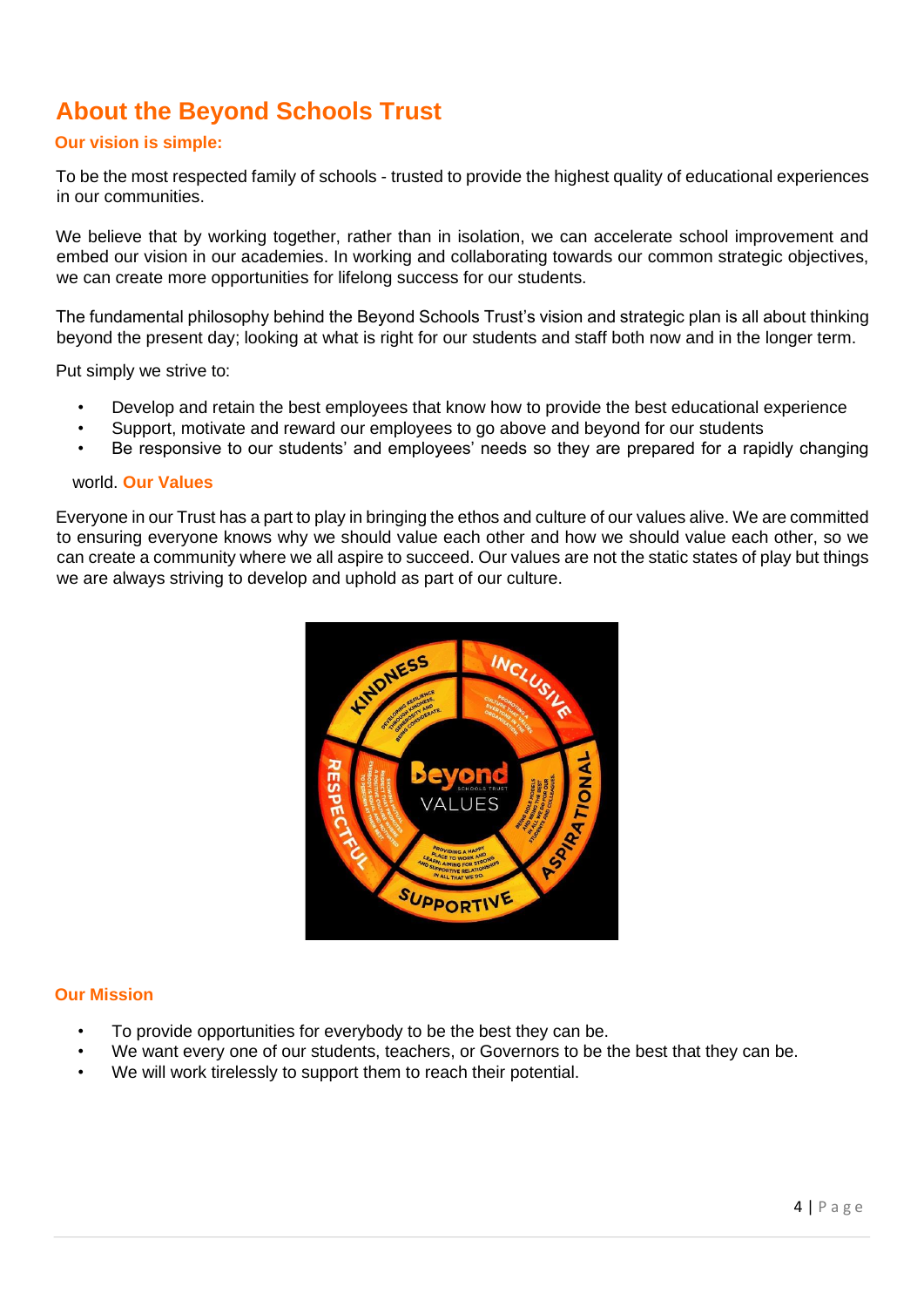# **JOB DESCRIPTION**

| <b>Job Title:</b>    | Finance Apprentice                                                                                      |
|----------------------|---------------------------------------------------------------------------------------------------------|
| Salary/Band:         | £9280 per annum (for the first 12 months rising to minimum wage for remainder of<br>the apprenticeship) |
| <b>Working Time:</b> | 37 hours per week – all year round                                                                      |
| <b>Reports to:</b>   | <b>Assistant Financial Controller</b>                                                                   |

#### **Purpose of the role**

To provide effective and efficient financial & administrative support to all schools within the Trust alongside undertaking the AAT Level 2 Accounting Qualification

#### **Role responsibilities**

- (i) To process and input to the financial management system orders and invoices as required.
- (ii) To email /post / order online all approved purchase orders to suppliers and chase up on orders not received within set timescales
- (iii) To file delivery notes with orders and match up invoices to outstanding orders when received
- (iv) To undertake regular filing duties relating to invoices, orders, statements etc.
- (v) To scan all orders/invoices and attach them to the relevant transaction in the financial management system
- (vi) To reconcile supplier statements to invoices processed and chase up any missing invoices
- (vii) To deal with finance queries by telephone, e mail and in person if required.
- (viii) To process the post received and distribute accordingly
- (ix) To manage and update the Waste Management and Energy monitoring Spreadsheets
- (x) To input internal journals to the financial management system as required and keep folders up to date
- (xi) To assist the Finance team with any other financial or administrative related tasks as may be required.

#### **General**

• Always maintain confidentiality in respect of school-related matters and to prevent disclosure of confidential and sensitive information.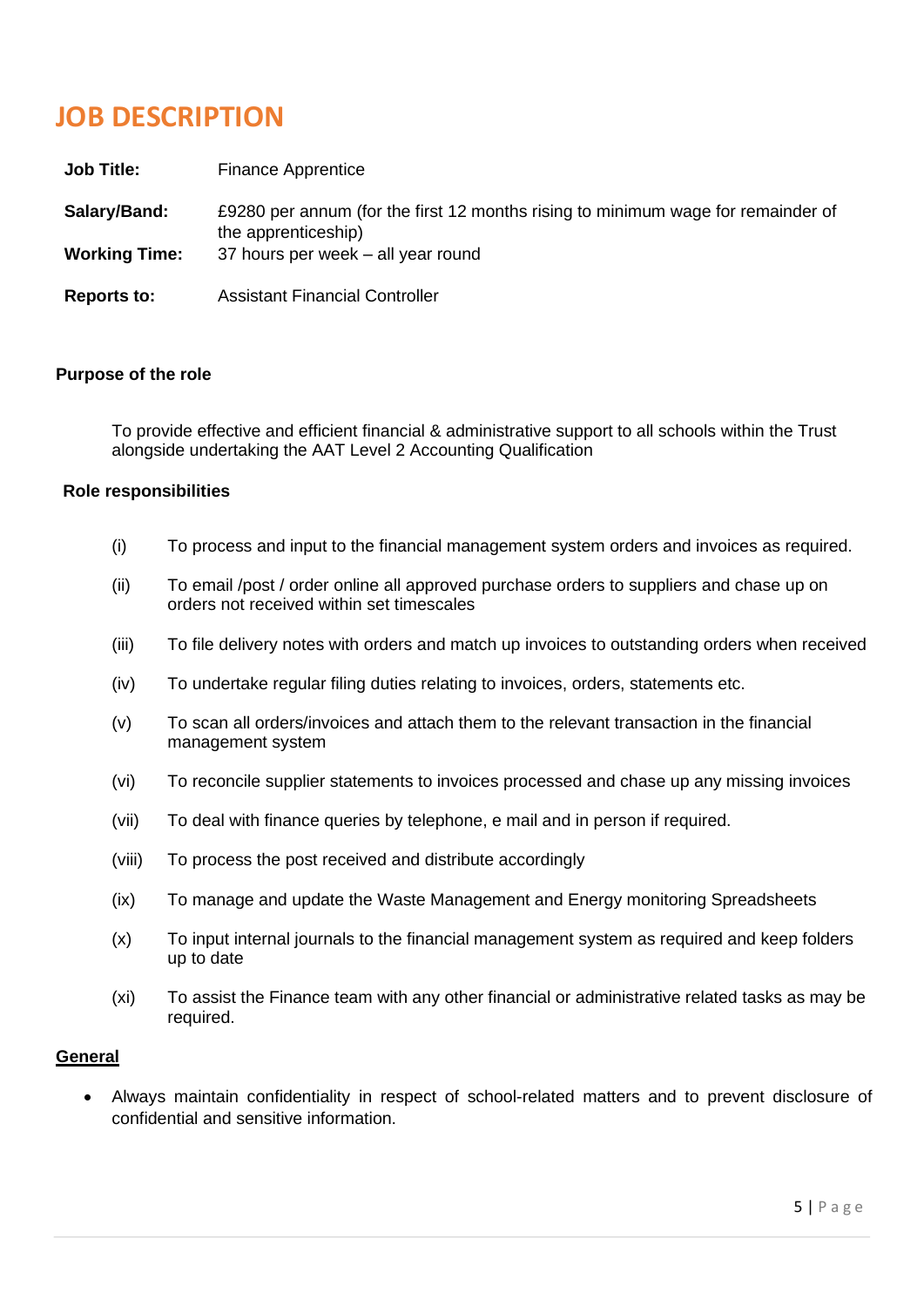#### **Other Duties**

- Share good financial practice across the Trust and within the Schools
- Take responsibility for your own well-being.
- Participate in appropriate induction programmes
- Assist all members of the Finance/HR and Payroll teams with any additional administrative tasks as may be required

#### Generic Duties relevant to all members of staff

#### **The Trust**

It is expected that all staff work collaboratively as members of the Trust to share good practice, resources, and ideas and realise the Trust's visions and aims. All staff should act with professional integrity at all times, following the "Code of Conduct".

As a member of the Trust, your role will be based at the Trust Head Office. However, you may be asked to work at any of the other academies within the Trust or partner schools and you should expect to travel between sites as required.

#### **Equality and Inclusion**

The Trust is dedicated to creating an environment free of bullying, harassment, victimization, and unlawful discrimination, promoting dignity and respect for all, and where individual differences and the contributions of ALL staff are recognised and valued. It is therefore the responsibility of staff to conduct themselves to help the Trust provide equal opportunities in employment, and prevent bullying, harassment, victimisation and unlawful discrimination. All staff, as well as the Trust, can be held liable for acts of bullying, harassment, victimisation and unlawful discrimination, in the course of their employment, against colleagues/staff, pupils, contractors, stakeholders and members of the public.

#### **Safeguarding**

Beyond Schools Trust is committed to safeguarding and promoting the welfare of children and young people and all staff must ensure that the highest priority is given to following the guidance and regulations put in place. All staff are to have due regard for safeguarding and promoting the welfare of children and young people and to follow the child protection procedures as set out by Beyond Schools Trust. Any safeguarding or child protection issues must be acted upon immediately by informing the Designated Safeguarding Lead at the site where you are located.

#### **ICT**

All staff will be expected to utilise ICT and to improve communication and reduce paper use where possible. Security procedures must be followed when using ICT systems and particular care and attention should be taken with any communications that may result in a breach of GDPR.

All staff are expected to follow (and ensure students follow) the procedures as laid out in the Trust's Acceptable Use Policy. Staff are also expected to ensure that they follow Trust policies with regard to professional conduct when using ICT systems or Trust ICT equipment.

#### **Health and Safety**

Employees are required to work in compliance with the Trust's Health & Safety Policies and under the Health and Safety at Work Act 1974 (as amended), ensuring the safety of all parties they come into contact with, such as members of the public, in premises or sites controlled by the Trust.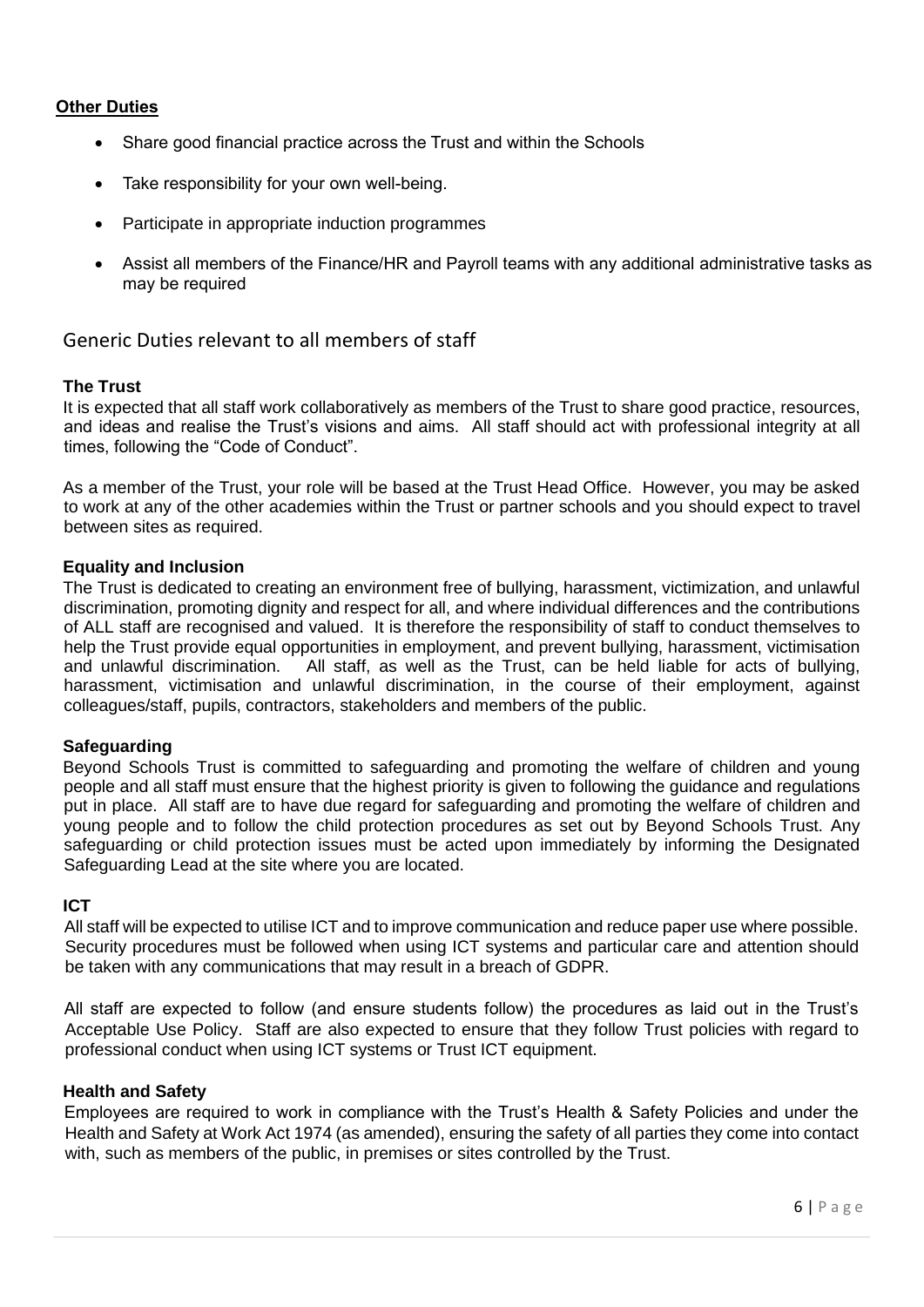In order to ensure compliance, procedures should be observed at all times under the provision of safe systems of work through safe and health environments, including information, training and supervision necessary to accomplish those goals.

#### **Teaching and Learning**

This is our core business and therefore it is an absolute priority. Although this role is not a direct teaching role, you are expected to support all teaching staff, irrespective of seniority, to ensure they concentrate on the core business. This may mean undertaking tasks outside of your area of responsibility where required.

*This job description forms part of the contract of employment of the person appointed to the post. The duties, responsibilities and accountabilities highlighted in this job description are indicative and may vary over time at the discretion of the Trust and the Head of People. This job description will be reviewed annually and is an integral part of the Appraisal and line management process.*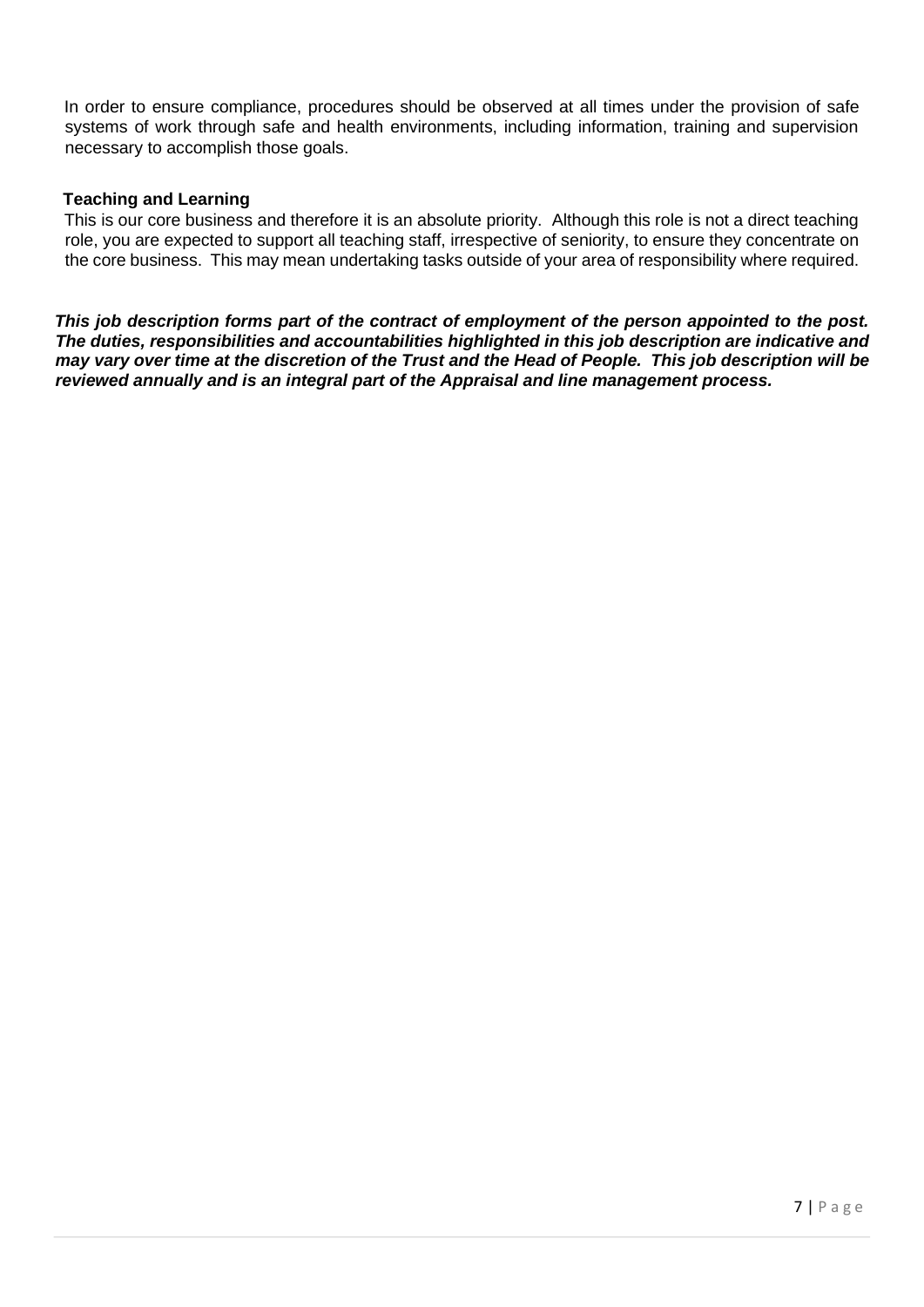### **Person Specification Payroll & Pensions Officer**

| Requirement                                                                                              | <b>Essential or Desirable?</b> |
|----------------------------------------------------------------------------------------------------------|--------------------------------|
| <b>Post Specific Requirements</b>                                                                        |                                |
| Good standard of education, must include GCSE Grade 4/C or above in<br>English and Maths (or equivalent) | <b>Essential</b>               |
| Good IT skills with an understanding of creating/using Excel<br>spreadsheets and using MS Word & Outlook | <b>Essential</b>               |
| <b>General Requirements</b>                                                                              |                                |
| Demonstrates a commitment to the safeguarding of children and young<br>people                            | Essential                      |
| Demonstrates a commitment to equality and inclusivity                                                    | Essential                      |
| Able to work accurately and with attention to detail                                                     | <b>Essential</b>               |
| Understand importance of discretion and confidentiality                                                  | Essential                      |
| Able to work under pressure to prioritise and meet deadlines                                             | <b>Essential</b>               |
| Self-motivated, enthusiastic and able to work on own initiative                                          | Essential                      |
| Good organisational and administration skills                                                            | <b>Essential</b>               |
| Able to work well as part of a team                                                                      | <b>Essential</b>               |
| Professional and approachable                                                                            | Essential                      |
| Good communication skills, both written and oral                                                         | <b>Essential</b>               |
| Flexible and adaptable                                                                                   | <b>Essential</b>               |
| Commitment to continuous professional development                                                        | <b>Essential</b>               |

### **Equality and Inclusivity Statement**

At Beyond Schools Trust we are striving to be a diverse and inclusive workplace where we can ALL be ourselves. We particularly encourage applications from underrepresented communities, including but not limited to those who identify as Black, Asian or from a Minority Ethnic background.

### **Summary of Terms and Conditions – Support Staff**

| <b>Start date</b> | As soon as possible                                                     |
|-------------------|-------------------------------------------------------------------------|
| Place of work:    | Beyond Schools Trust Head Office, Fort Pitt Hill, Chatham, Kent ME4 6TJ |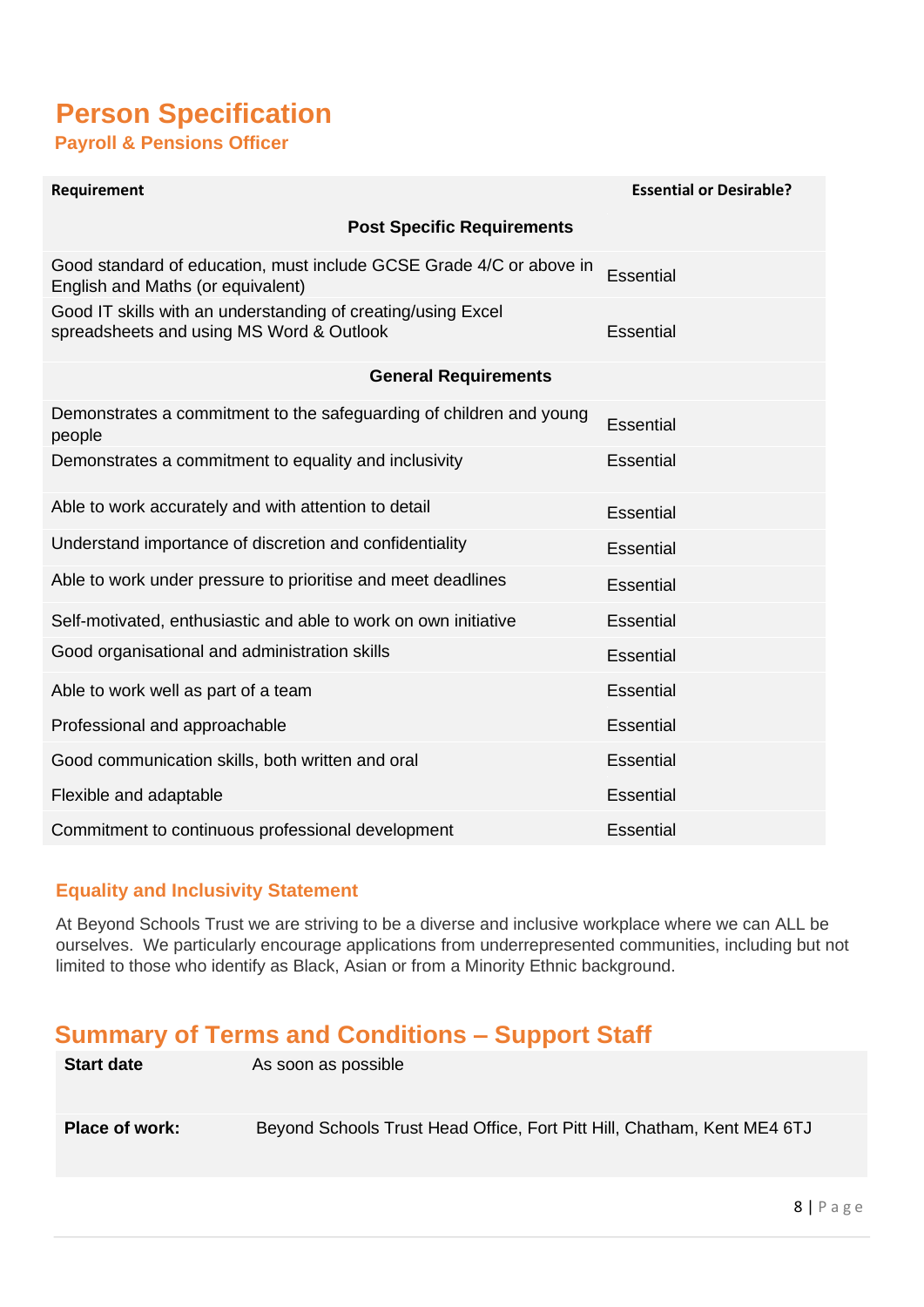| <b>Remuneration:</b>     | £9280 per annum during the first 12 months of the apprenticeship rising to minimum<br>wage for the remainder of the contract. |
|--------------------------|-------------------------------------------------------------------------------------------------------------------------------|
| Hours of work:           | 37 hours per week (Mon- Fri Thurs 0830 - 1630, Fri 0830-1600,<br>(includes 30-minute unpaid break)                            |
| Days per week:           | 5 days per week over 52 weeks, excluding holiday                                                                              |
| Holiday:                 | 20 days plus 8 days bank holiday (currently under review)                                                                     |
| <b>Probation period:</b> | Six months                                                                                                                    |
| <b>Benefits:</b>         | Benenden Healthcare<br>Free car parking                                                                                       |

**Pension Scheme:** Local Government Pension Scheme, contributions bands based on actual earnings from 1 April 2022 are below:

| Actual annual pensionable | <b>Main Section</b> | 50/50 Section |
|---------------------------|---------------------|---------------|
| pay                       |                     |               |
| Up to £15,000             | 5.5%                | 2.75%         |
| £15,001 - £23,600         | 5.8%                | 2.90%         |
| £23,601 - £38,300         | 6.5%                | 3.25%         |
| £38,301 - £48,500         | 6.8%                | 3.40%         |
| £48,501 - £67,900         | 8.5%                | 4.25%         |
| £67,901 $-$ £96,200       | $9.9\%$             | 4.95%         |
| £96,201 - £113,400        | 10.5%               | 5.25%         |
| £113,401 - £170,100       | 11.4%               | 5.70%         |
| More than £170,101        | 12.5%               | 6.25%         |

More details can be found at [www.kentpensionfund.co.uk/briefguide](http://www.kentpensionfund.co.uk/briefguide)

Dress code: Smart/professional Car Insurance: Trust employees who use their private vehicle in course of duties must be covered with their own insurers to cover business liability. Notice period: One month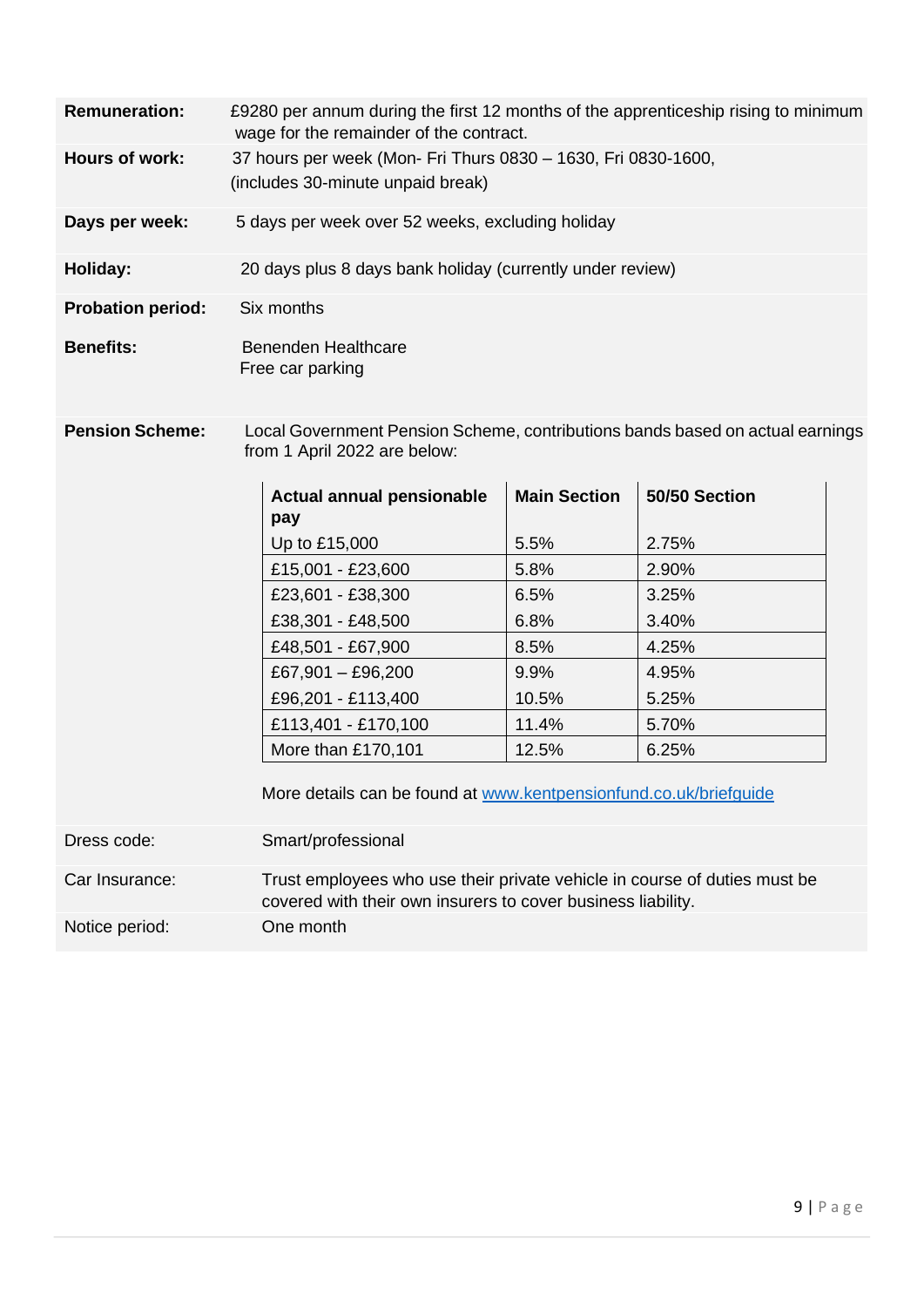### **The application process - guidance**

*We reserve the right to bring forward the closing date of vacancies where interest and applications received are high, therefore we recommend you apply as soon as possible* 

| The application form                         | Can be found on the Trust's website - Please complete the application as<br>fully as possible, giving as full answers as possible.<br>Gaps in employment do need to be explained, therefore please provide as<br>much information as possible, for example if you undertook a gap year do<br>state that of if you had a period of unemployment do advise.                                                                                                                                                                       |
|----------------------------------------------|---------------------------------------------------------------------------------------------------------------------------------------------------------------------------------------------------------------------------------------------------------------------------------------------------------------------------------------------------------------------------------------------------------------------------------------------------------------------------------------------------------------------------------|
| Eligibility to work in the<br><b>UK</b>      | Unfortunately, if you do not have right to work in the UK, we are unable to<br>process your application. Right to work checks will be carried out prior to<br>our preferred candidate starting.                                                                                                                                                                                                                                                                                                                                 |
| <b>Safeguarding</b>                          | Safeguarding is our highest priority; therefore, pre-employment checks will<br>be undertaken prior to successful candidate joining, this include references<br>from current or most recent employer, an enhanced DBS check and<br>original certificates of qualifications will also need to be provided. If you<br>are shortlisted for interview you will be required to complete a self-<br>disclosure form this will be sent with your invite to interview and must be<br>completed, signed, and returned prior to interview. |
| <b>CV</b>                                    | We do not wish to see your CV, therefore please do not include.                                                                                                                                                                                                                                                                                                                                                                                                                                                                 |
| <b>Cover Letter</b>                          | A cover letter can be presented, though not essential. Do keep to maximum<br>of one page.                                                                                                                                                                                                                                                                                                                                                                                                                                       |
| <b>Supporting statement:</b>                 | Your supporting statement is important and will be the basis of our<br>shortlisting and progressing your application, therefore you need to ensure<br>you answer the following as concisely as possible:<br>Why you believe you are a strong candidate for the position (maximum of<br>250 words)<br>Set out impact you have made in your current/previous positions<br>(maximum of 250 words)<br>Make reference to the job description and person specification to set out<br>how you meet the criteria. (Maximum 1,000 words) |
| <b>References:</b>                           | Do provide referee details as outlined, please ensure you indicate whether<br>references can be taken up before interview.                                                                                                                                                                                                                                                                                                                                                                                                      |
| <b>Additional skills:</b>                    | Aside from your professional skills relevant to the role you are applying for<br>we are interested in you as an individual, therefore do share with us any<br>additional skills, hobbies, and abilities that you would like us to know about<br>(Maximum of 250 words)                                                                                                                                                                                                                                                          |
| <b>Equal opportunities</b><br>monitoring:    | This will be kept separate from your application and used only for<br>monitoring purposes by the HR department                                                                                                                                                                                                                                                                                                                                                                                                                  |
| <b>Special arrangements:</b>                 | Please do set out in the application form any special arrangements we<br>should try to make if you are invited to interview.                                                                                                                                                                                                                                                                                                                                                                                                    |
| <b>Retention of personal</b><br>information: | Any information supplied by an unsuccessful candidate will be destroyed<br>six months after date of shortlisting.                                                                                                                                                                                                                                                                                                                                                                                                               |
|                                              |                                                                                                                                                                                                                                                                                                                                                                                                                                                                                                                                 |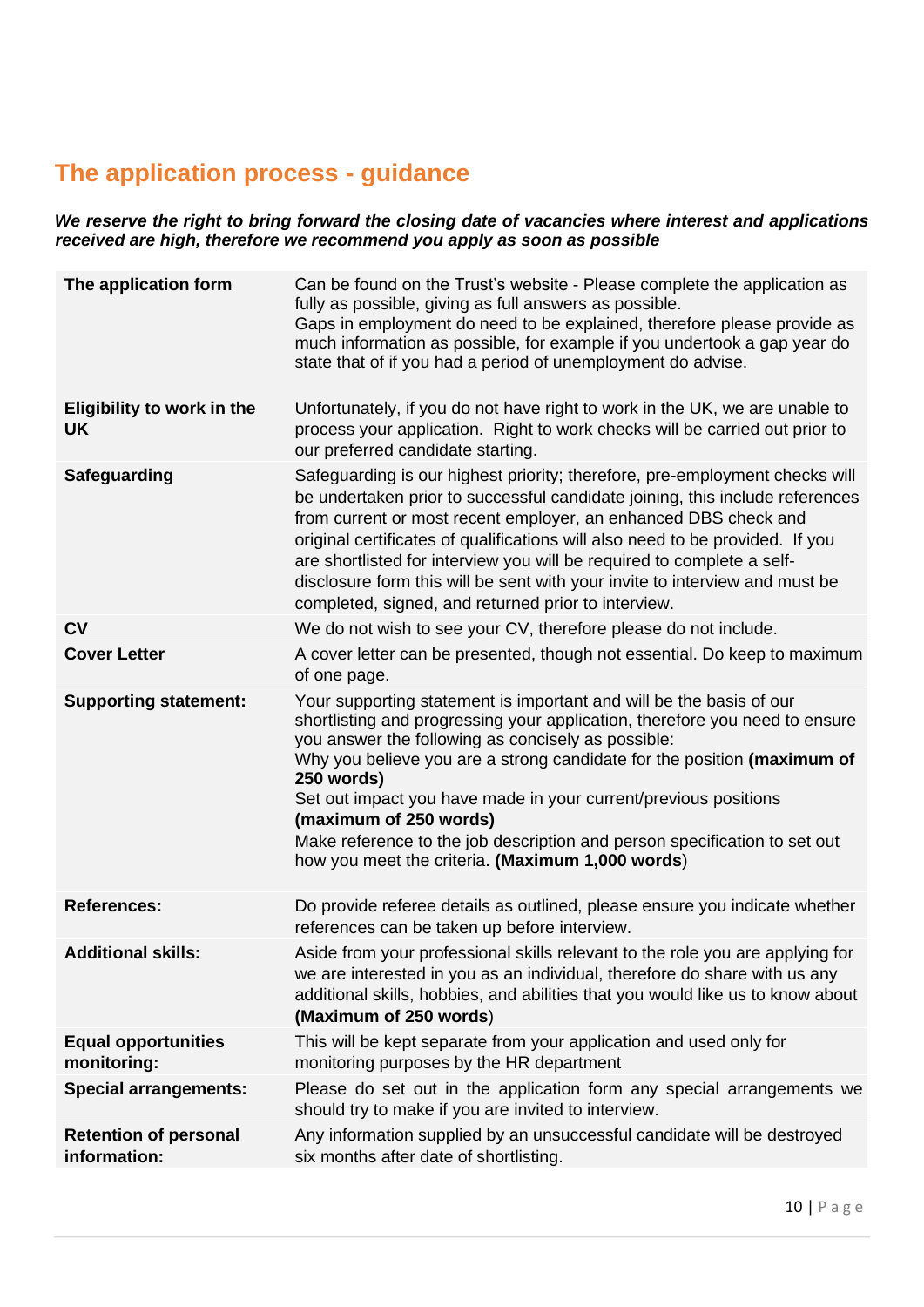### **Our location – Beyond Schools Trust, Fort Pitt Hill, Chatham, Kent ME4 6TJ**

#### **<https://w3w.co/maps.onion.cowboy>**



#### **Living and Working in Medway**

On the banks of the River Medway from which it takes its name, Medway is the second largest conurbation (after Brighton) between London and continental Europe. This combined with its comprehensive transport links, makes Medway a gateway to the capital, the county of Kent and the continent.

With its regeneration programme providing a variety of new homes and growth for all, Medway is already one of the South East's fastest growing areas. Its ambitious vision provides economic and housing opportunities across all five major towns – all of which act as a magnet for a diverse range of businesses, property hunters and investors.

#### "Its comprehensive transport links make Medway a gateway to the capital, the county of Kent and the continent."

Families and commuters are attracted to Medway by the choice of accommodation and facilities in Medway and can live close to schools, railways and town centres, including Rochester's historic high street. Not only does Medway boast the biggest regeneration zone within the Thames Gateway, but it is surrounded by awardwinning green spaces and world-renowned heritage sites.

#### **Living in Medway**

Medway's housing landscape is very diverse – from Victorian period properties and cottages to newlydeveloped modern builds and suburban developments. There is something for everyone from families big and small to couples and individuals wanting to find their perfect home.

Medway has the lowest council tax in Kent and one of the lowest rates in the M25 corridor.

A multi-million pound regeneration programme is currently transforming Medway's landscape bringing 29,000 new homes, many of them stunning riverfront developments.

Medway is a place in which you can enjoy both living and working. A thriving business location but also within an easily commute to London and yet beautifully green with seven green flags accredited parks. It's a great place to put down roots and make a life.

More than 80% of Medway schools have an OFSTED rating of good or better and is home to four universities.